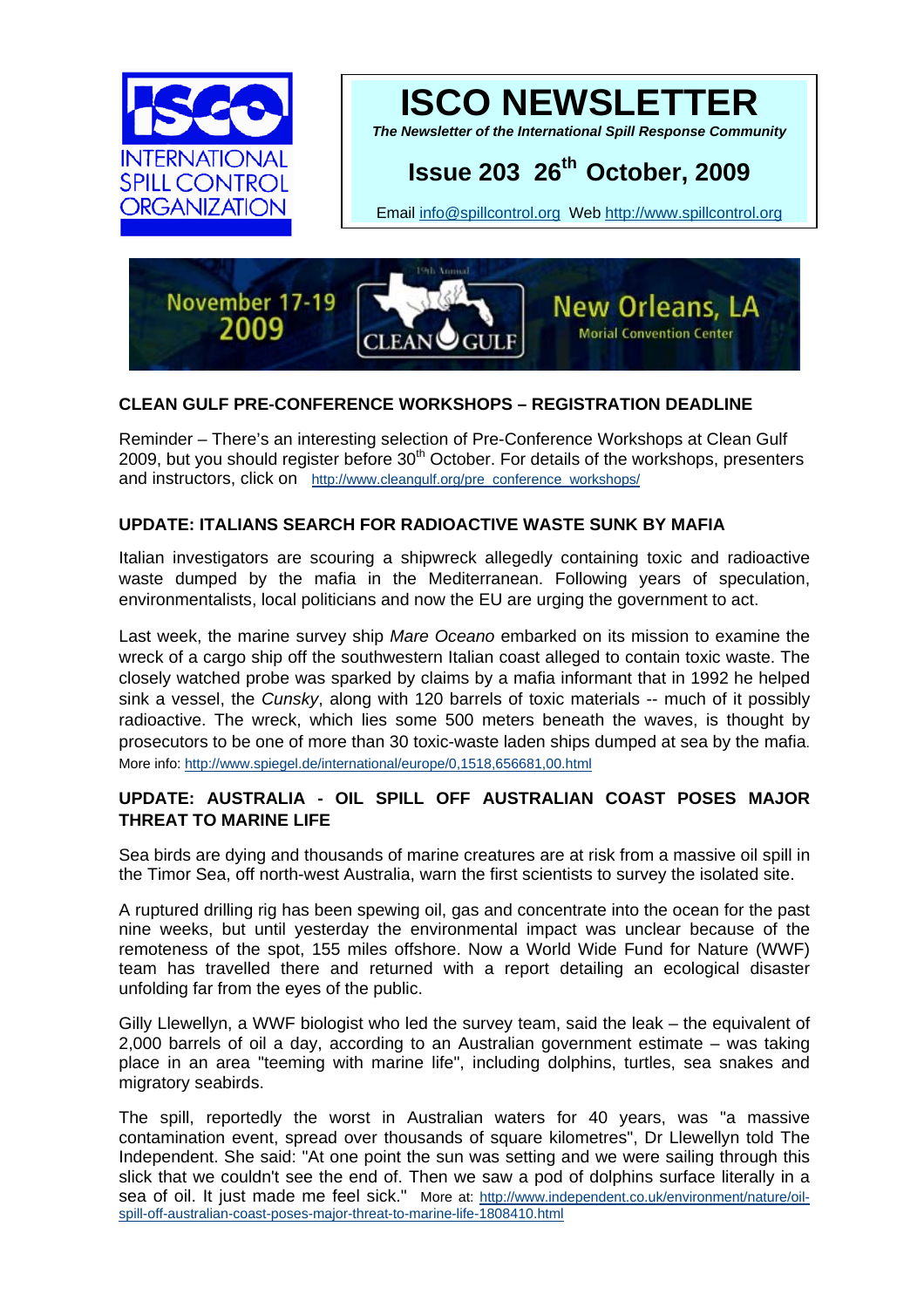#### **BRAZIL: INTERNATIONAL SEMINAR ON GOVERNMENT & OIL/SHIPPING INDUSTRY COOPERATION**

ITOPF and Transpetro are jointly organising a Seminar to be held in Copacabana Palace Hotel, Rio de Janeiro, Brazil on Wednesday 18th November 2009. The Seminar will address issues related to cooperation in oil spill preparedness and response and feature presentations on sustainable and responsible operations. Attendance is open to representatives of central and local government, oil companies, shipping companies, P&I Club correspondents, law firms, salvage companies, oil spill clean-up companies, environmental groups and academic institutions. Presentations will be in English and/or Portuguese with simultaneous translation. Attendance at the Seminar, including a buffet lunch, is free of charge. Attendees will, however, be responsible for arranging and paying for their own travel and hotel costs. More information: <http://www.itopf.com/news-and-events/#rio>

# **UPDATED REGIONAL CARIBBEAN ISLANDS OIL POLLUTION RESPONSE AND CO-OPERATION PLAN**

The latest 2009 version of the Caribbean Islands Regional Oil Spill Contingency Plan can now be viewed at <http://cep.unep.org/racrempeitc/regional-oprc-plans/caribbean-island-oprc-plan-2009>

# **EUROPE: EUROPEAN DOWNSTREAM OIL INDUSTRY SAFETY PERFORMANCE**

CONCAWE Report 7/09 - European downstream oil industry safety performance statistical summary of reported incidents – 2008 can now be downloaded at [http://www.concawe.be/DocShareNoFrame/docs/2/APCOHDGAJJIKPLOHICOFPLLAVEVCBG939YBD73BKG](http://www.concawe.be/DocShareNoFrame/docs/2/APCOHDGAJJIKPLOHICOFPLLAVEVCBG939YBD73BKG6W3/CEnet/docs/DLS/Rpt_09-7-2009-04431-01-E.pdf) [6W3/CEnet/docs/DLS/Rpt\\_09-7-2009-04431-01-E.pdf](http://www.concawe.be/DocShareNoFrame/docs/2/APCOHDGAJJIKPLOHICOFPLLAVEVCBG939YBD73BKG6W3/CEnet/docs/DLS/Rpt_09-7-2009-04431-01-E.pdf)

#### **CO-ORDINATED SURVEILLANCE OPERATION IN THE WESTERN MEDITERRANEAN (OSCAR-MED)**

A Co-ordinated Surveillance Operation in the Western Mediterranean (OSCAR-MED) was organized by the Regional Marine Pollution Emergency Response Centre for the Mediterranean Sea (REMPEC) between 12 and 16 October 2009 from the airbase of Hyéres (Toulon), France, in close cooperation with the French Préfecture Maritime de la Méditerranée.

This activity represented the first attempt in the Mediterranean region to enhance operational cooperation in combating illicit discharges and was aimed not only at ensuring an extended aerial coverage but also at exchanging information on the pollution detected among the different countries and at facilitating the process for a successful prosecution of the offenders in the region. More info at: <http://www.rempec.org/newsmore.asp?id=263&lang=en>

# **[HELCOM MOVING SWIFTLY TO INTEGRATE OILED WILDLIFE](http://www.sea-alarm.org/?p=2099)**



ISCO Member, the Sea Alarm Foundation, attended the HELCOM Response meeting that took place from 23-25 September in Stockholm, Sweden. An important agenda item was the discussion of a paper prepared by Estonia, Sea Alarm and WWF that seeks to include oiled wildlife response in the HELCOM Response Manual.

resources are not able to deal with the size or complexity of an oiled wildlife incident. Read more at: http://www.sea-alarm.org/?p=2099#more-2099 The HELCOM Manual on 'Co-operation in Response to Marine Pollution' facilitates international cooperation between Contracting Parties on operational combat of oil pollution, surveillance activities and exercises. Including wildlife in this manual would mean that Contracting Parties can extend their cooperation in situations where local

# USA: 2009 CONFINED SPACE UPDATE

November 2, 2009. It provides minimum performance requirements to develop and implement a comprehensive confined space program to protect workers. The 2009 version of the ANSI/ASSE Z117 Standard on confined space becomes effective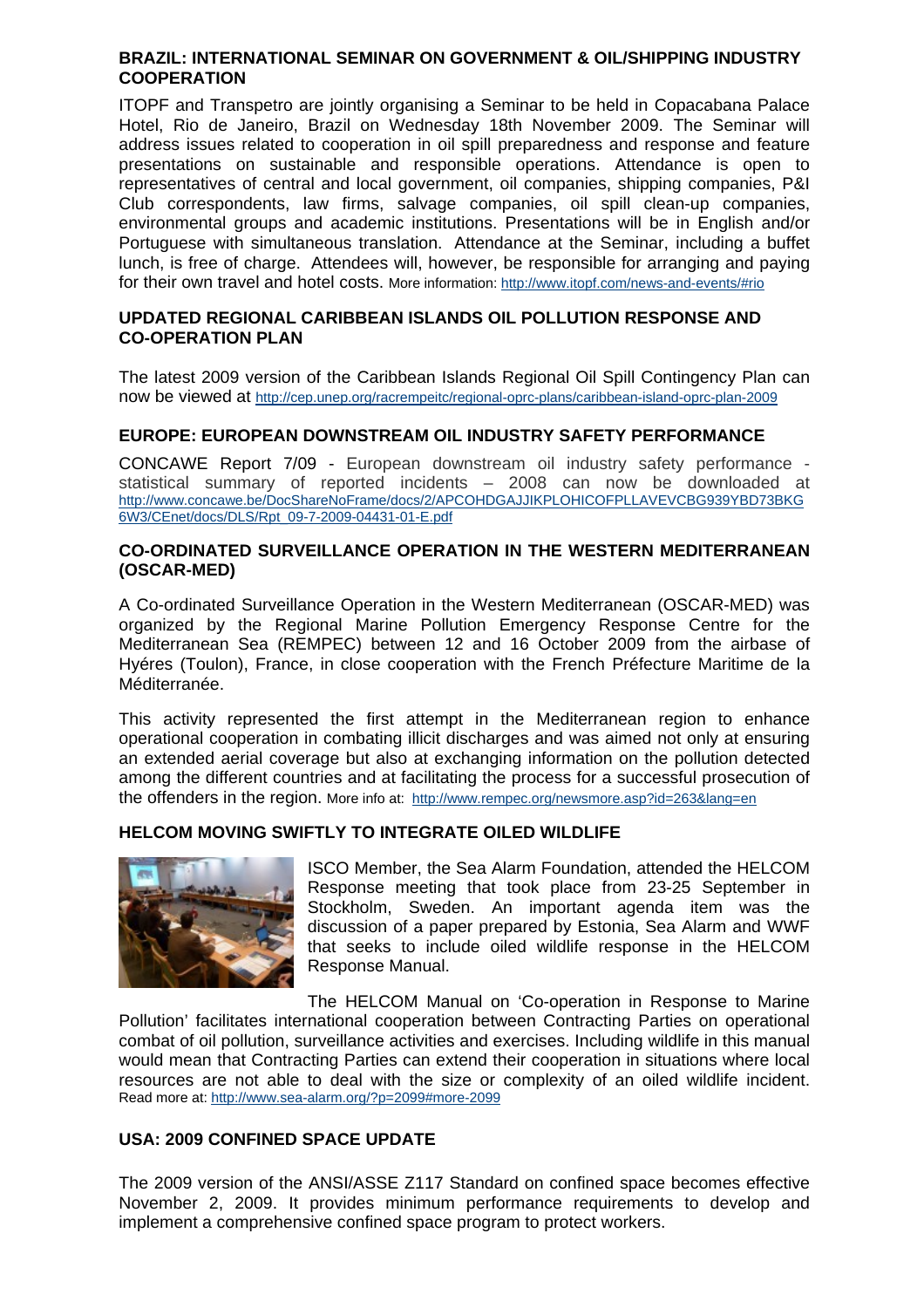During meetings while revising the 2003 version of the Z117.1 Standard**,** the Z117 Accredited Standards Committee for Confined Spaces reviewed 200 fatal incidents from the U.S. Department of Labor Occupational and Safety and Health Administration (OSHA) database. A review of the incidents occurring between 1993 and 2004 suggests that the cause of death associated with confined space entry has not changed appreciably. The [dis](http://rs6.net/tn.jsp?et=1102756560973&s=2359&e=001YffzBdjYiLpzNbRlVbB0pcPrvVAoBtNuQZbFPIAoS3B2Ff57o06uvia5LtGbFelKoPYBn2aAv_S_Gg5cikE65k5bwrSB157k8BVMxScdo3BRNsDVKNGEtj_NPVcY90pk_7SW67g2xXiGyOb1vMnqxuyTAgqORP80M8Nd1PqKTjmM7W7RrxT20w==)tribution of causes has also remained about the same.

[H](http://rs6.net/tn.jsp?et=1102756560973&s=2359&e=001YffzBdjYiLpzNbRlVbB0pcPrvVAoBtNuQZbFPIAoS3B2Ff57o06uvia5LtGbFelKoPYBn2aAv_S_Gg5cikE65k5bwrSB157k8BVMxScdo3BRNsDVKNGEtj_NPVcY90pk_7SW67g2xXiGyOb1vMnqxuyTAgqORP80M8Nd1PqKTjmM7W7RrxT20w==)owever, the sampling reviewed did not include all U.S. fatal confined space incidents. [The data indicates that about two-thirds of fatal incidents involved atmospheric](http://rs6.net/tn.jsp?et=1102756560973&s=2359&e=001YffzBdjYiLpzNbRlVbB0pcPrvVAoBtNuQZbFPIAoS3B2Ff57o06uvia5LtGbFelKoPYBn2aAv_S_Gg5cikE65k5bwrSB157k8BVMxScdo3BRNsDVKNGEtj_NPVcY90pk_7SW67g2xXiGyOb1vMnqxuyTAgqORP80M8Nd1PqKTjmM7W7RrxT20w==)  [contamination. Engulfment accounted for less than 10 percent of the identified causes.](http://rs6.net/tn.jsp?et=1102756560973&s=2359&e=001YffzBdjYiLpzNbRlVbB0pcPrvVAoBtNuQZbFPIAoS3B2Ff57o06uvia5LtGbFelKoPYBn2aAv_S_Gg5cikE65k5bwrSB157k8BVMxScdo3BRNsDVKNGEtj_NPVcY90pk_7SW67g2xXiGyOb1vMnqxuyTAgqORP80M8Nd1PqKTjmM7W7RrxT20w==) 

For additional details about the Revised Z117 Standard and to purchase the Standard, [pl](http://rs6.net/tn.jsp?et=1102756560973&s=2359&e=001YffzBdjYiLpzNbRlVbB0pcPrvVAoBtNuQZbFPIAoS3B2Ff57o06uvia5LtGbFelKoPYBn2aAv_S_Gg5cikE65k5bwrSB157k8BVMxScdo3BRNsDVKNGEtj_NPVcY90pk_7SW67g2xXiGyOb1vMnqxuyTAgqORP80M8Nd1PqKTjmM7W7RrxT20w==)ease visit ASSE.

STI/SPFA [provides its position with the construction of s](http://rs6.net/tn.jsp?et=1102756560973&s=2359&e=001YffzBdjYiLqKdd4dKIi-pmla77T8zxEYyuAEcLRtoPVoI5fR2YilVdnUbN8z3Toc749VKRjAAS9LdiGzbyeW0jm6s3Q1TffWWo0MQpIHsnwu3kXUbiGjhq_rk7iTTT1uT8tBbzSROmmtx7tB8j_e3GC6ajTNomXoScAxd6-QRML9YlpLbpJP9EJF1yG6ZYyO)torage tanks relative to confined space on its website. [With acknowledgement to STI Tank Talk]

#### **USA: CHLORINE EMERGENCIES - AN OVERVIEW FOR FIRST RESPONDERS (FIRST RESPONDER DVD)**

The Chlorine Institute (CI) is pleased to announce the completion and availability of a new training DVD for first responders. The DVD is a [Telly Award recipient](http://www.chlorineinstitute.org/News/newsdetail.cfm?itemnumber=3241) for safety program excellence. The Institute undertook this project after identifying a need to improve awareness and preparation for the initial response to a chlorine emergency. This project is directly aligned with the Institute's core mission of promoting chlorine safety. We expect this material to be a valuable resource in helping first responders prepare for the initial response to any chemical emergency, in particular one in which chlorine might be involved. More info at: [http://www.chlorineinstitute.org:80/Bo](http://www.chlorineinstitute.org/Bookstore/ProductDetail.cfm?ItemNumber=3204)okstore/ProductDetail.cfm?ItemNumber=3204 [Thanks to pcjr at Hazmat 101 Group for passing on this item]

#### **HOP ON MARPOL ANNEX I & V / ACTION PLAN FOR COLUMBIA: REGIONAL WORKS THE DEVELOPMENT OF CAOP**

information: http://cep.unep.org/racrempeitc/activities/activites 2008-2009/regional-November 3-6, 2009, Cartagena, Columbia. The workshop will review the regulations for the control of operational discharges from ships regarding oil (MARPOL Annex I) and garbage (MARPOL Annex V). It will also cover the aspects of enforcement and the measures to be taken by Contracting Parties in the event of non-compliance. Additionally, the Special Area provisions for the Wider Caribbean Region in MARPOL Annex V will be reviewed. More workshop-on-marpol-annex-i-v



# **AQUA-GUARD ANNOUNCE SUCCESSFUL TESTING OF HEAVY OIL SKIMMER**

a senior surveyor of Det Norske Veritas, Aqua‐Guard recently completed heavy oil testing of their RBS TRITON™ (U.S. Patent 7,303,688) brand of brush oil skimming systems. Tests were conducted to the ASTM F631‐99 "Standard Guide for Collecting Skimmer Performance Data in a Controlled Environment" and witnessed by DNV.

discharging heavy oil with the absolute viscosity of 195,959 cSt. It was witnessed that the RBS TRITON™ brush recovery technology in combination with an onboard positive displacement lobe pump is capable of recovering and